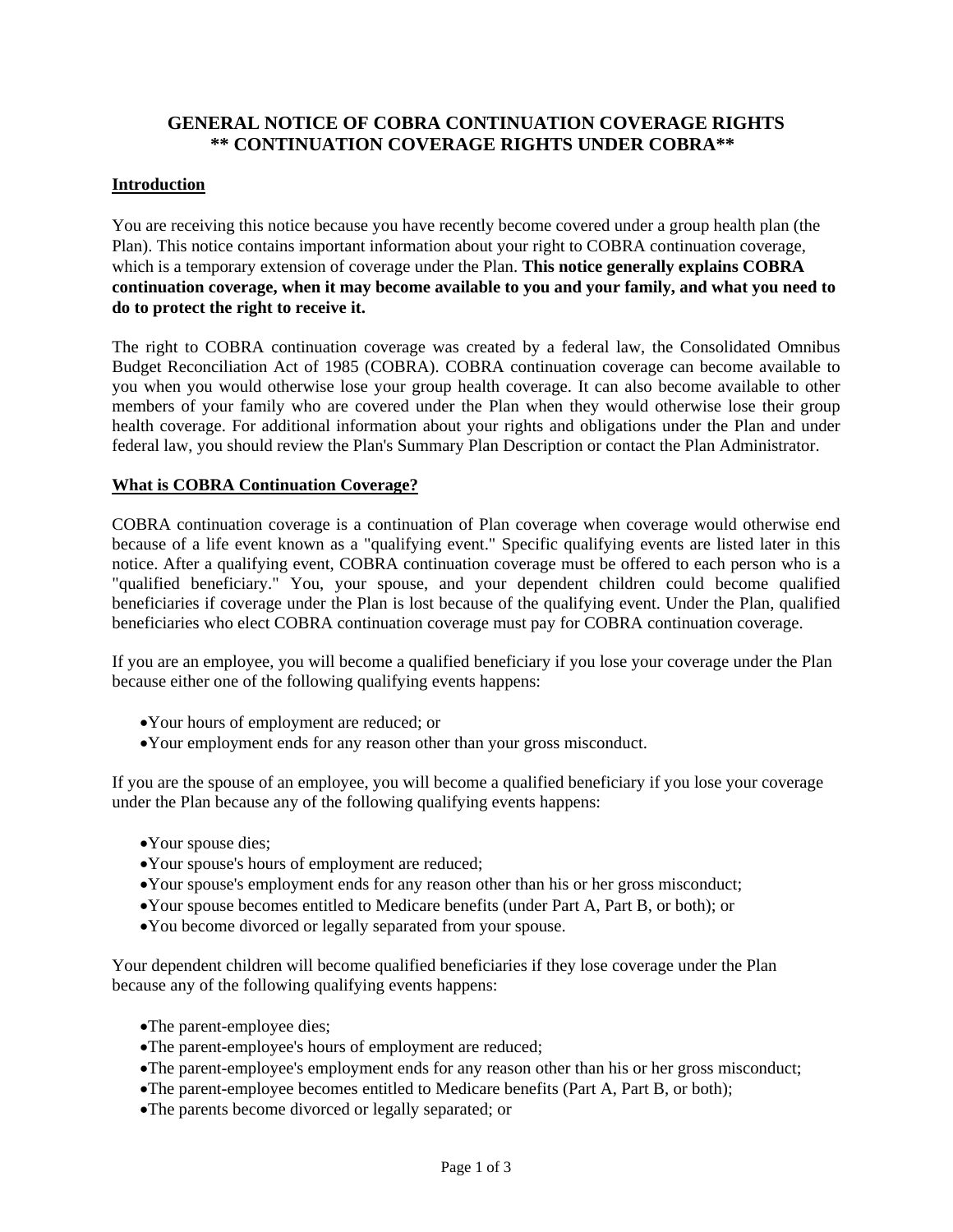•The child stops being eligible for coverage under the plan as a "dependent child."

Sometimes, filing a proceeding in bankruptcy under Title 11 of the United States Code can be a qualifying event. If a proceeding in bankruptcy is filed with respect to Illinois Institute of Technology, and that bankruptcy results in the loss of coverage of any retired employee covered under the Plan, the retired employee will become a qualified beneficiary with respect to the bankruptcy. The retired employee's spouse, surviving spouse, and dependent children will also become qualified beneficiaries if bankruptcy results in the loss of their coverage under the Plan.

## **When is COBRA Coverage Available?**

The Plan will offer COBRA continuation coverage to qualified beneficiaries only after the Plan Administrator has been notified that a qualifying event has occurred. When the qualifying event is the end of employment or reduction of hours of employment, death of the employee, commencement of a proceeding in bankruptcy with respect to the employer, or the employee's becoming entitled to Medicare benefits (under Part A, Part B, or both), the employer must notify the Plan Administrator of the qualifying event.

## **You Must Give Notice of Some Qualifying Events**

**For the other qualifying events (divorce or legal separation of the employee and spouse or a dependent child's losing eligibility for coverage as a dependent child), you must notify the Plan Administrator within 60 days after the qualifying event occurs. You must provide this notice to:** 

**Illinois Institute of Technology c/o Human Resources – COBRA 3300 S. Federal, Room 302 Chicago, IL 60616** 

## **How is COBRA Coverage Provided?**

Once the Plan Administrator receives notice that a qualifying event has occurred, COBRA continuation coverage will be offered to each of the qualified beneficiaries. Each qualified beneficiary will have an independent right to elect COBRA continuation coverage. Covered employees may elect COBRA continuation coverage on behalf of their spouses, and parents may elect COBRA continuation coverage on behalf of their children.

COBRA continuation coverage is a temporary continuation of coverage. When the qualifying event is the death of the employee, the employee's becoming entitled to Medicare benefits (under Part A, Part B, or both), your divorce or legal separation, or a dependent child's losing eligibility as a dependent child, COBRA continuation coverage lasts for up to a total of 36 months. When the qualifying event is the end of employment or reduction of the employee's hours of employment, and the employee became entitled to Medicare benefits less than 18 months before the qualifying event, COBRA continuation coverage for qualified beneficiaries other than the employee lasts until 36 months after the date of Medicare entitlement. For example, if a covered employee becomes entitled to Medicare 8 months before the date on which his employment terminates, COBRA continuation coverage for his spouse and children can last up to 36 months after the date of Medicare entitlement, which is equal to 28 months after the date of the qualifying event (36 months minus 8 months). Otherwise, when the qualifying event is the end of employment or reduction of the employee's hours of